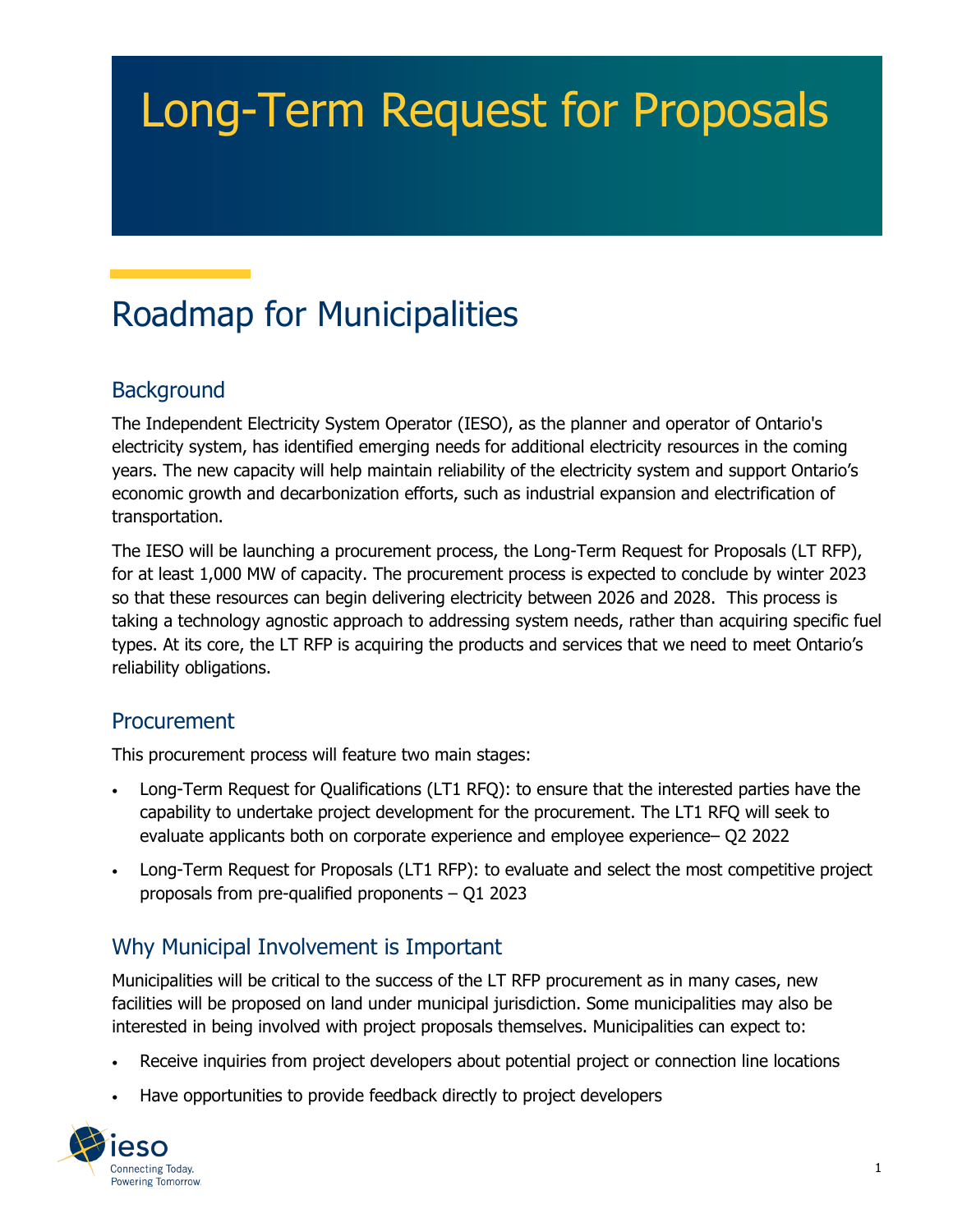- Be directly involved in certain approvals processes (i.e. zoning, building and other local and provincial permitting)
- Be informed of and participate in community meetings held by project developers
- Receive inquiries from community members
- Receive information from the IESO to understand the procurement process, their role, timelines, and opportunities for input in the design of the procurement

#### Engaging with Municipalities

In addition to engaging regularly with energy sector participants, the success of the LT RFP will depend on outreach, engagement, and information sharing by the IESO with groups and communities not directly involved in the energy sector.

Municipalities can expect to be engaged throughout this initiative in the following three phases:

- Phase 1 Informing (awareness building) Jan 2022 to April 2022
- Phase 2 Engage (engagement/feedback) April to Aug 2022
- Phase 3 Support (in LT RFP process/developer inquiries) Aug 2022 to Jan 2023

Phase 1 – Inform (January to April 2022)

During the inform stage, municipalities will learn about the characteristics of the LT RFP initiative. The characteristics include:

- Information about the emerging local and provincial needs
- Raise awareness of the LT RFP process and the potential for projects within municipalities
- Gather initial perspectives from municipalities to inform the next steps of this LT RFP community engagement

Phase 2: Engage (April to August 2022)

During the engage stage, the IESO will ensure that municipalities are aware of how and when to participate in the procurement process as well as seek input on:

- The design of the procurement process
- Information or support municipalities may need through different stages of the RFP process
- Ways to streamline requests/inquiries from multiple projects/developers for municipalities